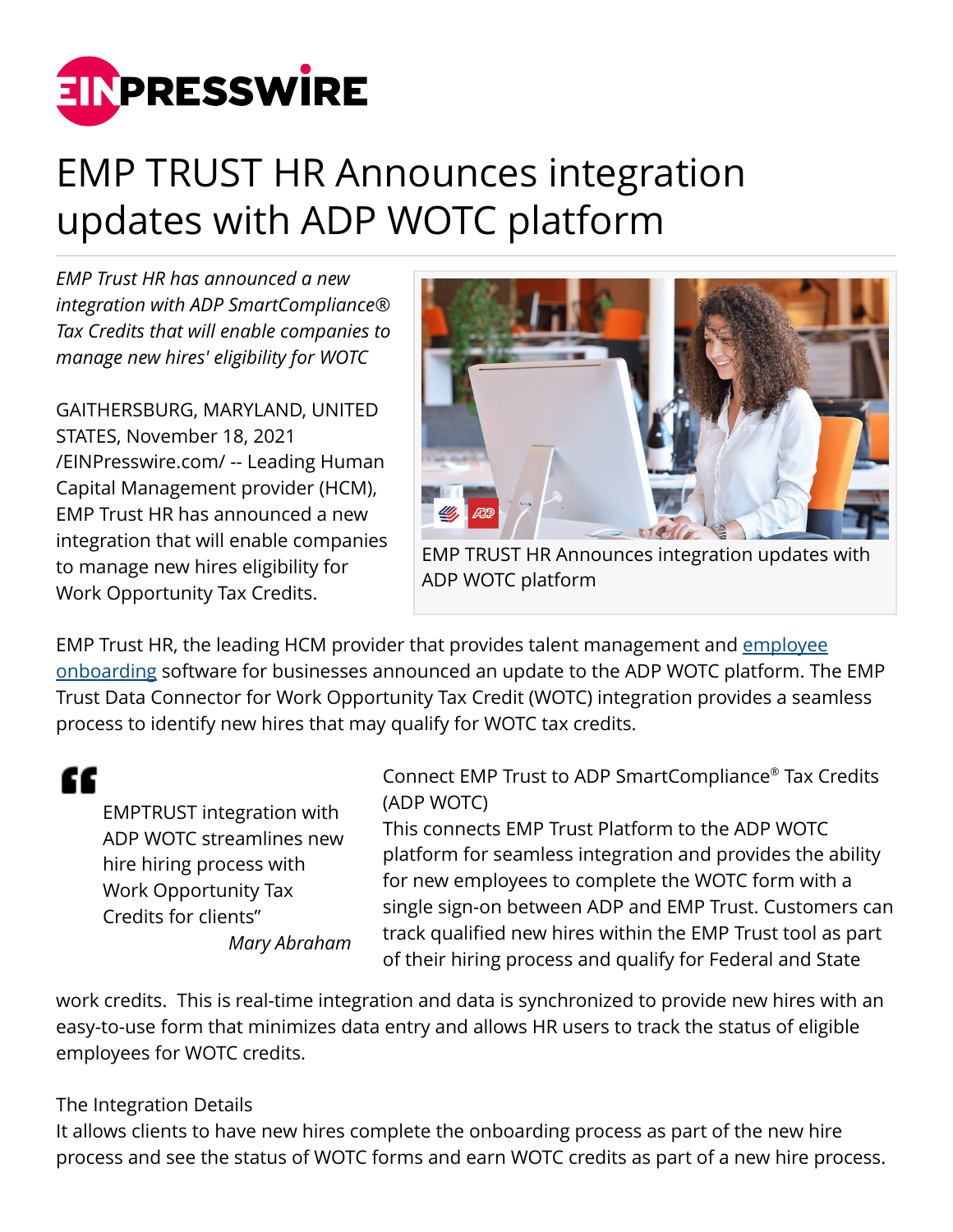"This integration is a huge win and it provides enormous value to the clients. The integration will aid businesses in completing WOTC forms more quickly. Furthermore, the complete talent lifecycle will be free of paper-based processes" said Mary Abraham, EMP Trust Major Accounts Manager.

Tax credits might be an effective way for a company to save money. However, obtaining them on your own is difficult and time-consuming. With the EMPTrust integration joint clients from small to big enterprises will be assisted in identifying and capturing federal, state, and local tax credits and incentives for which they are entitled by combining innovative technology with ADP's extensive subject knowledge. This integration replaces an existing older integration and makes it part of ADP Marketplace and is offered at no cost to clients.

## About EMP Trust HR:

EMP Trust is one of the fastest-growing SaaS platforms providing Human resource solutions for Hiring, Employee On-boarding, and Talent Management Software with over 600+ Enterprise and Large customers and supports employee on-boarding across 40+ countries. EMPTrust offer a comprehensive employee on-boarding solution that can incorporate all HR required documents to be fully electronic; including Electronic Form I-9, Federal, State, City, and company-specific forms with an electronic signature capability. To learn more about EMP Trust HR please visit: <https://www.emptrust.com>

## About ADP Marketplace

ADP Marketplace is a digital storefront that enables companies of all sizes to extend the value of their workforce solutions across their entire organization via a secure, single-sign-on process, allowing them to create HR ecosystems for their businesses using solutions from ADP and leading third-party partners.

Disclaimer: ADP, ADP Marketplace and ADP SmartCompliance® Tax Credits (ADP WOTC) are registered trademarks for ADP.

Media Contact Sharika Nair Marketing Manager – Strategy & Partnerships

Sharika Nair EMP Trust HR +1 240-252-4007 [email us here](http://www.einpresswire.com/contact_author/3198480) Visit us on social media: [Facebook](https://www.facebook.com/EMPTrustHR)